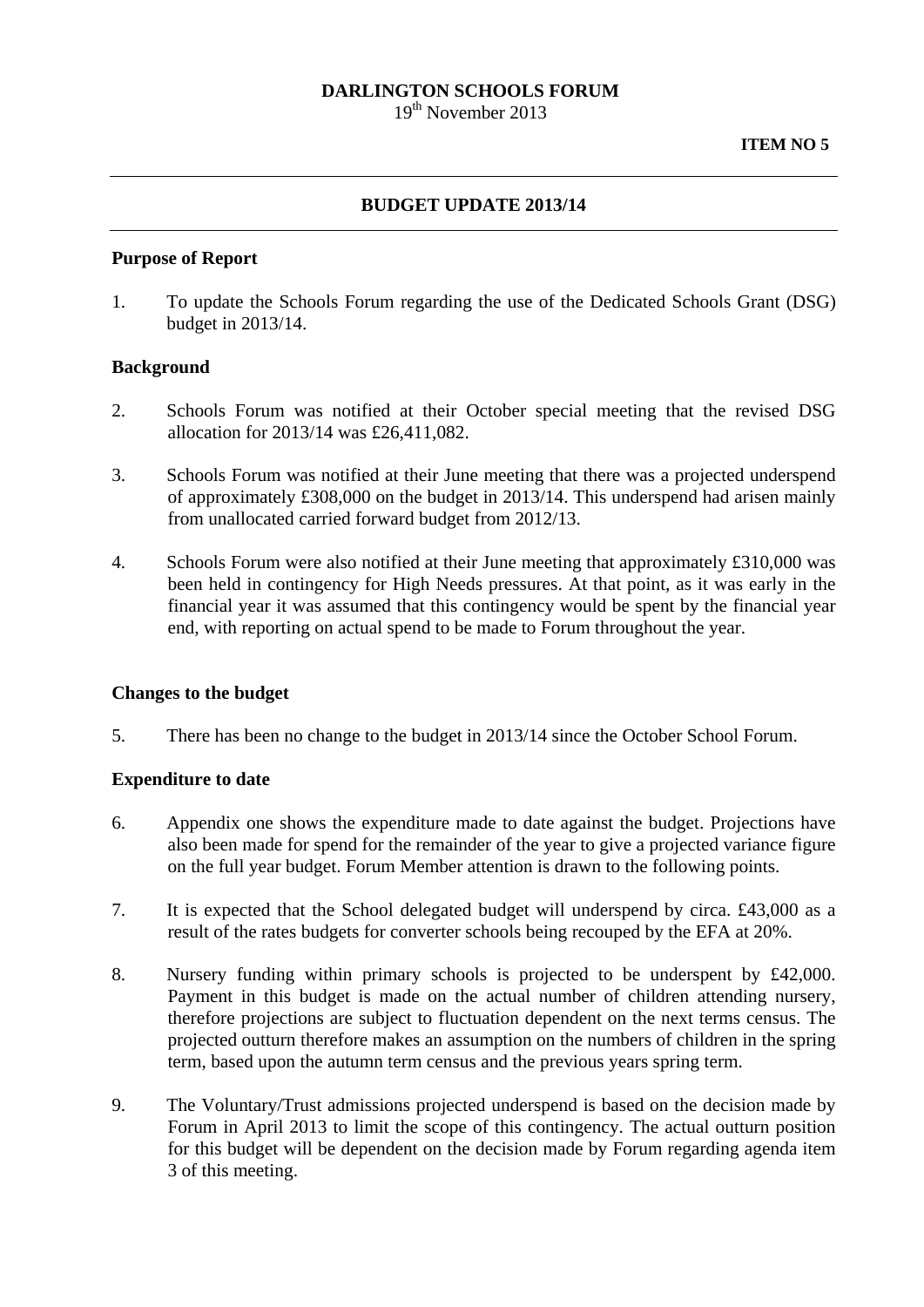- 10. School Transport, it is expected that there will be remaining funds within this budget at the year end as the changes to transport entitlement have only just been implemented. This budget is shown as fully spent as Forum have previously agreed to carry forward underspend on this budget to offset future transport funding requirements.
- 11. Pupil growth fund, payments have been made to all schools that experienced additional numbers at the September intake. No additional payments are expected following the January intake. The expected outturn is a underspend of approximately £68,000. EFA rules regarding pupil growth funds require any underspend in one year to be included within the funding formula for all schools in the following year. Therefore the expected underspend will be added to the schools budget shares for 2014/15 by increasing the AWPU values.
- 12. Within the schools budget there is £222,606 of unallocated funds. At this point there is no expected call on this funding therefore this resource is likely to be unspent. Any pressures that arise between now and the year end will be first call upon this budget.
- 13. Pupil Referral Unit (PRU), the financial arrangements for paying for the PRU work on a place plus system (as with other high needs provision). At the time of writing it is projected that the PRU may have a number of vacant places within the autumn and spring terms, which would result in lower top up payments been received. In this event the PRU would operate with a deficit position for 2013/14, which would correspond with a underspend in the PRU top up budget. Forum agreed that in this financial year the PRU would be supported in line with the budget allocated, therefore this budget is expected to be on target.
- 14. Top Up payments at BHA, this budget is projected to be underspent by circa. £350,000. This saving arises as when the budget was set, it included both pre and post 16 places. As post 16 places are funded from the post 16 budget this has resulted in a saving on this budget line. (This funding did not need to be transferred to the Post 16 budget as additional funds received from the EFA covered the post 16 budget shortfall). In addition to the savings regarding post 16 places, savings also accrued on this budget line due to the amount of recoupment made by the EFA being less than budgeted. The final outturn position on this budget will change dependent on the number of places occupied during the autumn and spring terms.
- 15. Marchbank. The projected overspend on this budget is £126,000 based on the number of places in the autumn term. There was no budget for Marchbank at the start of the year as the number of places required was unknown. Funding for Marchbank was always to be first call on the high needs contingency. The final outturn position for this budget will change dependent on the number of places occupied during the autumn and spring terms.
- 16. Resource Base Units. The units are projected to be overspent by approximately £30,000. The projected overspend has been calculated using the autumn term estimated occupancy. The expected overspend occurs due to an increase in the number of places required at the Mount Pleasant resource base. The final outturn position for this budget will change dependent on the number of places occupied during the autumn and spring terms.
- 17. Post 16 Top Ups. At the time of writing contracts are still being finalised with a number of providers, therefore the budget position is still subject to some change. It is however expected, that there will be underspend of circa £200,000 on this budget line. This projected underspend has arisen as additional funding was awarded to Darlington (of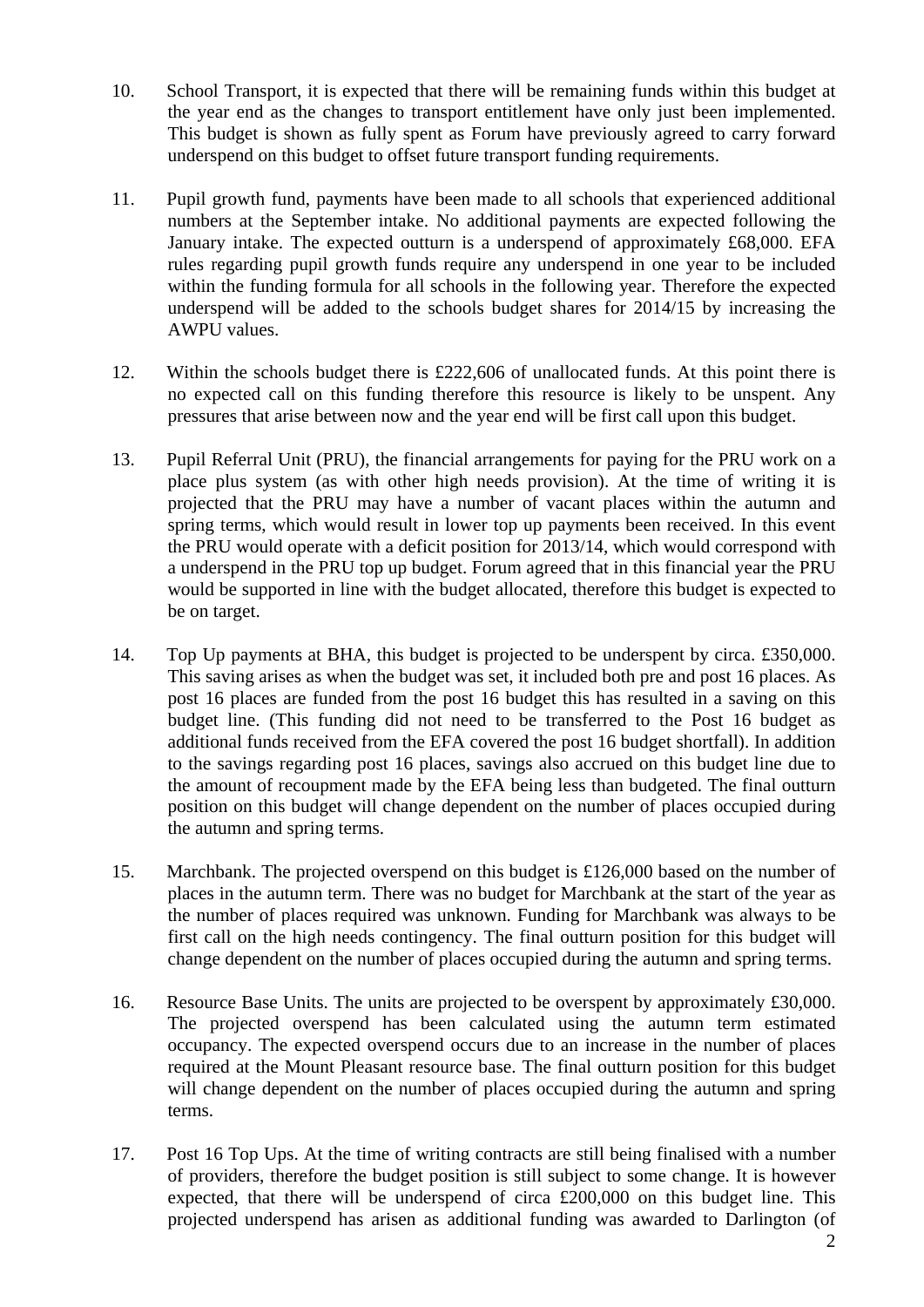£250,000) by the EFA for 2013/14 due to a shortfall in the number of learners funded through the original high needs block. This additional funding has on the whole not been required as the number of learners has been slightly lower than estimated, with a number of learners being assessed below the £6,000 threshold. In addition significant cash savings have been made by placing learners in lower cost placements.

- 18. High Needs contingency. This budget is shown as being unused, as pressures within high needs budgets are shown on the individual budget lines. It is therefore expected that there will be an underspend of £311,000 for this budget. Any further pressures in budgets will be offset against this saving.
- 19. Hospital Top Up's. From April 2013 the EFA removed the need to have inter-authority recoupment for hospital places as each Authority's DSG allocation was revised for the number of hospital placements within their area. This budget was set up as a contingency for any inter-authority charges that may have been outstanding from previous years or for special exceptions in 13/14. At the time of writing no call has been made on this budget, therefore a year end underspend of £44,000 is expected.
- 20. SEN Out of Borough Placements. As in previous years the spend on this budget is based on the actual cost of children placed at special schools out of the borough. The current projected spend is that this budget will be over by £18,000 at the year end. The final budget position will be dependent on any changes in placement during the autumn and spring terms.
- 21. Nursery Funding (PVI). As with the primary schools, payment is made on the actual number of children attending nursery, therefore projections are subject to fluctuation dependent on the next terms census. The projected outturn makes an assumption on the numbers of children to be funded in the spring term, based upon the autumn term census and the previous year spring term.
- 22. The current projected year end position is an estimated saving of £132,000. This saving has arisen as additional DSG was allocated mid-year by the EFA for nursery places following the January census, however the budget set for 2013/14 already had included contingency for growth in hours/placements, therefore funding was already in place. It is estimated that there will be no significant change in the number of hours in 13/14 to that funded in 12/13, hence a saving on the original budget as well as the additional EFA funding. (Forum should note the DSG allocation for early years may be altered again following the January 2014 census).
- 23. Two year old nursery funding. As with 3 and 4 year old nurseries payment is made on the actual number of children within the settings. In this financial year the EFA allocated additional funds to local authority areas to increase the number of places available and to build capacity for future years where increased numbers of places are required. At the time of writing the £313,000 trajectory funding has been unspent and also £344,000 of the place funding is expected to be underspent due to lower numbers of placements being taken up. Plans are being developed (in conjunction with the EFA) to use this unspent funding to increase the capacity of places available, therefore at this point no variance is being shown on this budget line.